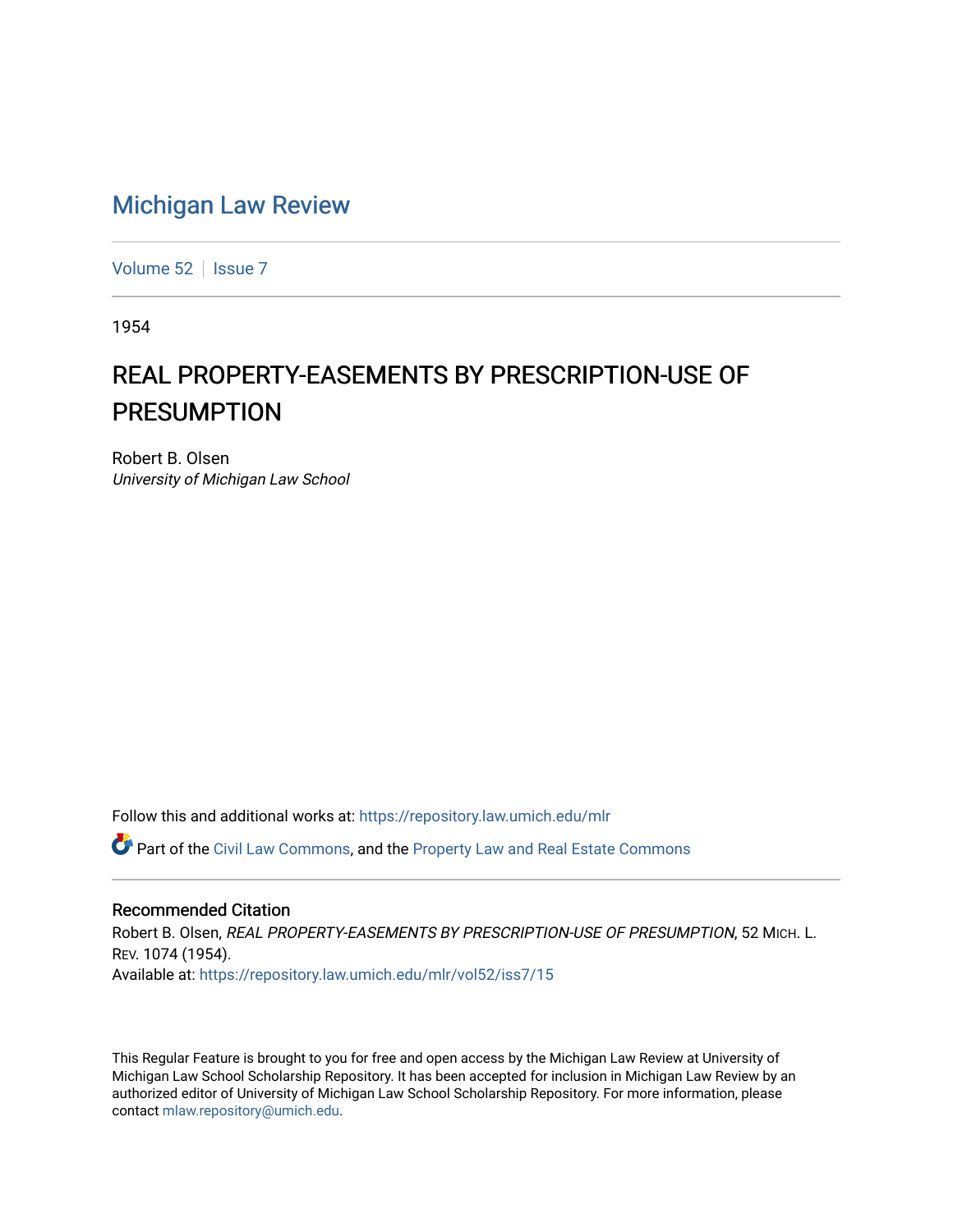REAL PROPERTY-EASEMENTS BY PRESCRIPTION-USE OF PRESUMPTIONS-Plaintiffs sought *to* enjoin defendants from using a driveway located on plaintiffs' property. Defendants counterclaimed to have an easement by prescription declared. The parties occupied adjacent city lots. Defendants' predecessor began using the driveway in 1920 without seeking permission from plaintiffs' predecessor. The respective predecessors were on friendly terms at the inception of the user. Defendants and their predecessors made minor repairs to the driveway and claimed at the trial that they had constantly used it as their own. In 1936, two years after plaintiffs acquired full title to their lot, their predecessor executed an abortive quit-claim deed to the driveway to defendants' predecessor. The prescriptive period in the state was twenty years. The trial court granted the counterclaim. On appeal, *held,* reversed. Defendants' evidence failed to overcome the presumption of permissive user that arises upon a showing that the user had its origin in neighborly accommodation. Although the abortive quitclaim deed of 1936 may have initiated an adverse user, the prescriptive period had not expired before commencement of this action.' *Lunt v. Kitchens,* (Utah 1953) 260 P. (2d) 535.

In a large proportion of cases involving claims to easements by prescription, neither party can offer any direct evidence as to the adverse or permissive quality of the user. This had led to the development of a number of presumptions of fact in many courts.1 Several of these presumptions appear in the principal case. It was stated by the court that a showing of any open, notorious, continu· ous, and peaceable user for the prescriptive period raises a presumption that the user was adverse, in the absence of evidence to the contrary.<sup>2</sup> Upon a showing that the user had its origin in neighborly accommodation, however, the presumption of adverseness is destroyed and there arises instead a presumption of

2 For a collection of cases supporting this presumption, see 170 A.L.R. 776 at 779 (1947).

<sup>1</sup> The user is presumptively permissive when over unenclosed land. Du Mez v. Dykstra, 257 Mich. 449, 241 N.W. 182 (1932). User is presumed to be permissive until specific direct evidence of adverseness has been presented. Henry v. Farlow, 238 N.C. 542, 78 S.E. (2d) 244 (1953). The user is presumed to be permissive when the landowner has "opened his way'' to the use of others and there has been no interference with the landowner's own use of the land. Harkness v. Woodmansee, 7 Utah 227, 26 P. 291 (1891). See generally 170 A.L.R. 776 (1947).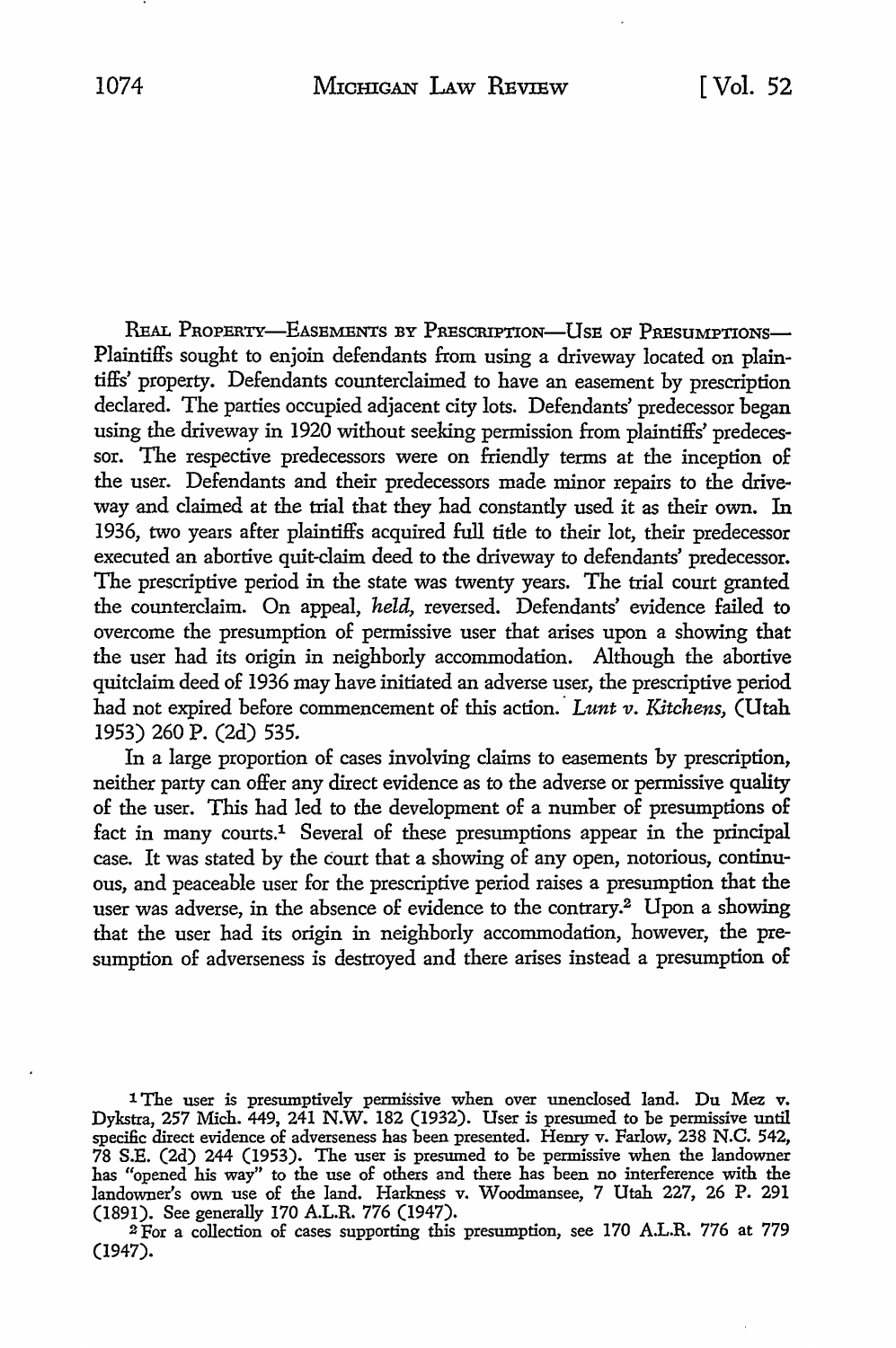permissive user.8 The latter presumption having been entertained in the present case because of the friendly accord in which the predecessors of the parties lived, it became incumbent upon the claimant to prove<sup>4</sup> either that the user was adverse in its inception or that it later became adverse and that notice of such subsequent claim of right was communicated to the owner of the land used. The courts of several other states employ no presumptions and treat the question simply as one of fact, the trier of facts in each case being relied upon to make a determination from *all* of the evidence presented.5 In the event no evidence directly bearing upon the issue of adverseness is presented, the trier of facts is authorized to draw inferences from such surrounding facts as the nature and location of the land, the use made of it by claimant, and the relationship of the parties.6 The latter approach seems to have the advantage of simplicity without any offsetting disadvantages. The complications introduced by the use of presumptions are apparent. All too frequently, the immediate issue of factwhether the claimant's use was "as of right" or in recognition of the landowner's paramount right-is concealed in a jungle of argument over what precise facts will give rise to a presumption and what evidence is adequate to overcome a presumption.7 As a result, appellate-level litigation increases, appellate courts assume extensive control over an area of determination properly within the dominion of the trier of facts, and juries, if present,<sup>8</sup> are subjected to additional mental gymnastics by the instructions. Finally, appellate court opinions in which the issue is discussed by the use of presumptions lack clarity, because the evidence is necessarily evaluated in terms of its effect upon the subsidiary presumption issues rather than upon the primary issue over adverseness of the user. On the other hand, when the trier of facts is relied upon to determine the issue of adverseness, subject to reversal only when the finding is clearly contrary to the evidence, the central issue is always foremost in his mind. He may be allowed to infer either an adverse or permissive user from the particular circumstances of the parties as disclosed by the evidence. $9$  For example, if he

<sup>3</sup>See Jensen v. Gerrard, 85 Utah 481, 39 P. (2d) 1070 (1935), relied upon in the principal case.

<sup>4</sup>There is little uniformity among the courts as to whether the party against whom a presumption is indulged need prove the contrary by a preponderance of the evidence. That such should not be the rule, see 9 WIGMORE, EVIDENCE, 3d ed., §2491(3) (1940).

<sup>5</sup>O'Banion v. Borba, 32 Cal. (2d) 145, 195 P. (2d) IO (1948); Phillips v. Bonadies, 105 Conn. 722, 136 A. 684 (1927).

6 See 41 MxcH. L. REv. 1130 (1943), suggesting that the extent of claimant's reliance upon the continuance of the user should also be a factor from which it might be inferred that the claim was "as of right."

<sup>7</sup>The hopeless inconsistency among the cases as to the effect which is given to a presumption of fact is described in Morgan, "Further Observations on Presumptions," 16 So. CAL. L. REv. 245 (1943).

8 Most prescriptive easement cases are equity actions for injunctions.

<sup>9</sup>For an argument in support of abandoning presumptions in prescriptive easement cases, but for different reasons, see 34 CALIF. L. REV. 445 (1946). It has been suggested that some presumptions are necessary because "surrounding circumstances" are frequently not in evidence in these cases. 170 A.L.R. 776 at 796 (1947). It seems inconceivable, however, that a user could be proved to have been continuous, uninterrupted, peaceable, open, and notorious without there also being evidence showing the relationship of the